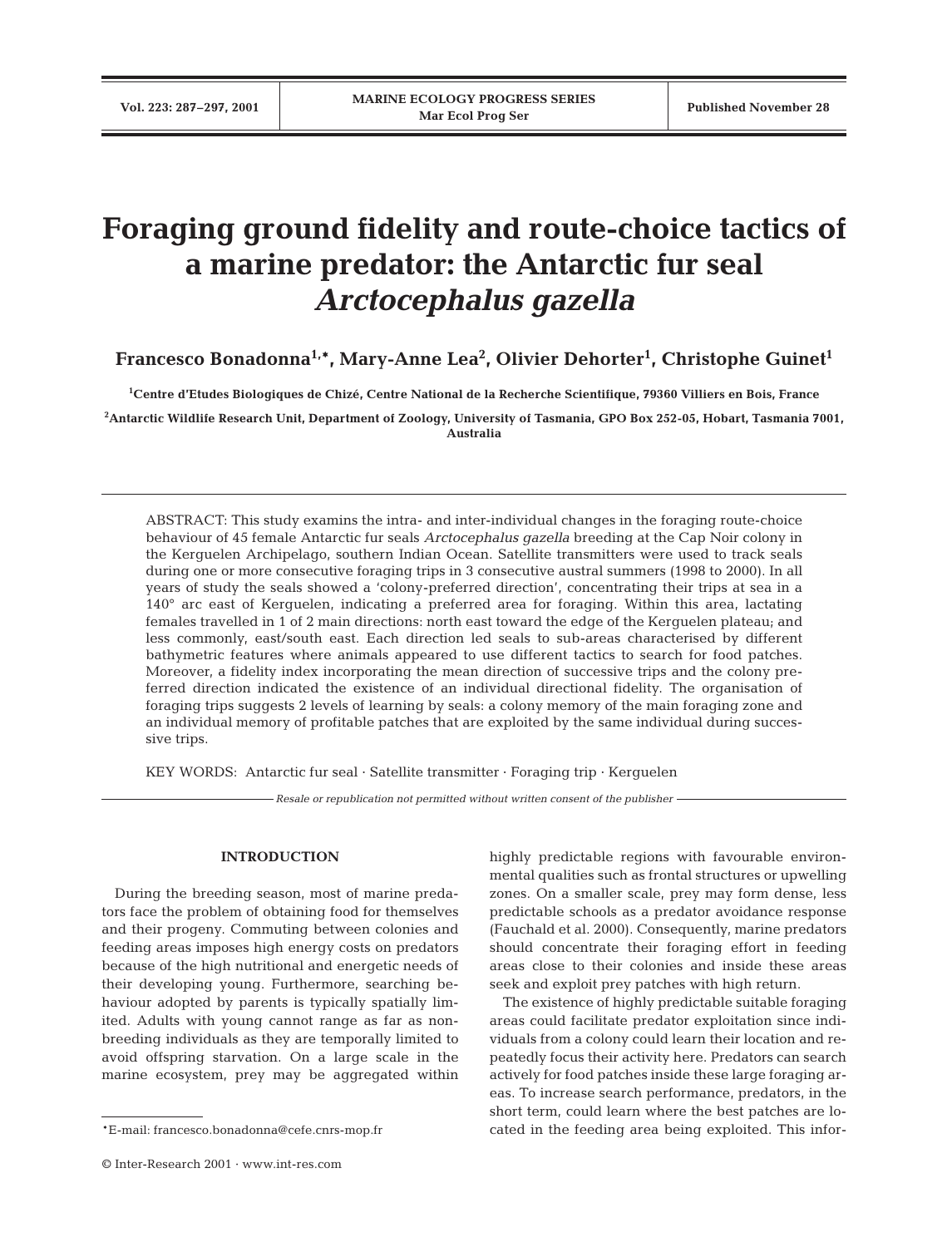mation could improve their efficiency in relocating patches without wasting time searching and sampling other patches. For example, after a profitable trip predators could learn the position of the patch and return to it on the successive trip. The more learnt, the less time spent searching and sampling.

Antarctic fur seals *Arctocephalus gazella* are top marine predators and, as with all otariids, commute between their colonies and feeding areas during the pup-rearing period (Gentry & Kooyman 1986). Consequently, Antarctic fur seals must deal with the problem of finding food. Although diving behaviour and foraging effort of this species at sea have been studied extensively in South Georgia (Costa et al. 1989, Boyd et al. 1991, Boyd & Croxall 1992, Boyd et al. 1994, Arnould et al. 1996, Boyd 1996), little is known about dispersal patterns while seals are foraging at sea (Boyd et al. 1998, Bonadonna et al. 2000). Antarctic fur seals breeding in South Georgia appear to utilise the same area over 2 consecutive years, and in the same breeding season lactating females head in the same direction over 2 consecutive trips (Boyd et al. 1998, Boyd 1999). This tendency can also be seen in the northern fur seal *Callorinus ursinus* (Loughlin et al. 1987). However, in the case of the South Georgian fur seals, the fidelity to the same direction over consecutive trips could be an artefact of the narrow sector in front of the colony  $( $60^{\circ}$ ) exploited by the population during for$ aging trips, and individuals could know merely the position of the highly predictable region.

A previous study showed that Antarctic fur seals foraging in Kerguelen headed in a generally preferred mean direction from the colony (Bonadonna et al. 2000), although on a finer scale 2 foraging tactics were apparent. Each tactic was apparently characterised by a particular direction, leading seals to forage in areas with different bathymetric features. In the first tactic, seals took short routes heading north-east while the second tactic was characterised by long looping trips heading mostly east/south-east and leading seals further from the colony. The lack of repeated data on the same individuals, however, made it impossible to distinguish whether individuals consistently followed one tactic or modified their behaviour as a consequence of experience gained during earlier trips. Thus, it was difficult to verify whether these tactics could be considered as part of a strategy or not.

Improving our knowledge of route-choice behaviour could be the key to understanding how females can optimise foraging behaviour. Distinguishing behavioural differences between individuals and differences in behaviour of one individual at different times or under different conditions is an important issue in understanding the foraging plasticity and efficiency of these top predators. To clarify the question of intra-

versus inter-individual variation and factors influencing route choice, we analysed the foraging tracks obtained by satellite tracking of lactating Antarctic fur seals from the Kerguelen Archipelago in the austral summers of 1998–99 and 1999–2000 and compared them with results obtained in the austral summer 1997–98 (Bonadonna et al. 2000).

# **MATERIALS AND METHODS**

**Study animals and attachment of devices.** The study took place in the Kerguelen Archipelago, southern Indian Ocean during the austral summers 1997–98 (February and March), 1998–99 (December to March) and 1999–2000 (December to March), hereafter referred to as '1998', '1999' and '2000'. The study animals were lactating Antarctic fur seals in the colony breeding at Cap Noir (49º 07' S, 70º 45' E), located on the north-eastern part of the main island. Individuals were randomly chosen, captured using a hoop net and restrained for up to 20 min on a restraint board while the devices were attached. The 45 females were marked by bleaching alphanumeric characters on their rump with peroxide hair dye (Clairol Born Blonde, Bristol-Myers Squibb Ltd., West Ryde, Australia).

A time-depth recorder (TDR-Mk5 in 1998; TDR-Mk7 in 1999 and 2000; Wildlife Computers, Woodinville, WA) mounted on a Platform Terminal Transmitter (PTT, Telonics ST10 electronic cast by Sirtrack Ltd, New Zealand or by the authors;  $110 \times 42 \times 14$  mm, cross-sectional area  $5.7 \text{ cm}^2$ ) or a single PTT were used to locate individuals at sea via the Argos satellite system (Taillade 1993). The PTT+TDR packages  $(110 \times 42)$  $\times$  25 mm, 150 g, cross-sectional area 10.5 cm<sup>2</sup> in 1998;  $110 \times 42 \times 25$  mm, 150 g, cross-sectional area 9.8 cm<sup>2</sup> in 1999 and 2000) were shaped with nautical putty to decrease water drag, and were used several times each throughout the study. TDRs were programmed to record wet and dry periods, and depth with a pre-calibrated pressure transducer every 5 s. The devices were attached dorsally to each individual on the midline between the scapulae using a quick-setting 2-part Araldite glue (AW 2101; Ciba Specialty Chemicals Holding Inc., Basle, Switzerland).

The colony was checked twice daily for returning seals. The seals were recaptured after one single foraging trip, or after 2 or 3 consecutive trips, and packages were subsequently deployed again on different individuals. In 1998 we recaptured all the seals after one foraging trip. In 1999 and 2000 some seals were recaptured after 2 or 3 consecutive foraging trips. In the case of seals recaptured after one foraging trip, only those with complete tracks for the whole trip were taken into account.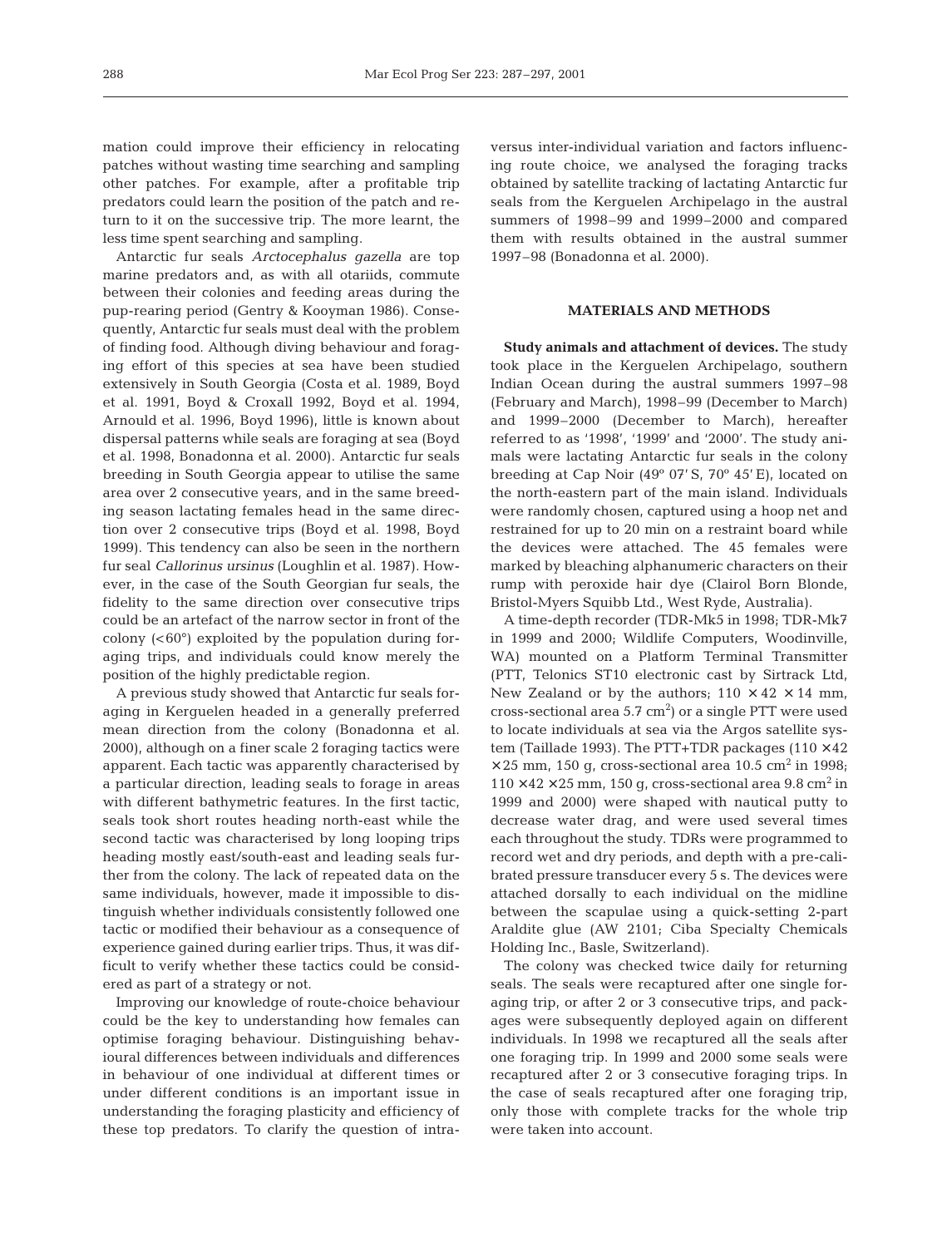**Data treatment.** PTT locations (or fixes), calculated in reference to 3 satellites, are assigned by Argos to 6 classes on the basis of their estimated accuracy. To assess the error incurred by using different classes of fixes, we used locations recorded whilst the seals were known to be in the colony at Cap Noir (Bonadonna et al. 2000). Estimated mean errors (± SD) are presented in Table 1. Only class 0, 1, 2 and 3 locations were used for reconstructing the tracks of foraging

trips (Boyd et al. 1998), as after initial analysis most locations provided by classes A and B were judged to be clearly inconsistent with locations from other classes. Argos data were plotted using Elsa99 software (release 1.0; Soft & Technique Informatique, Beauzelle, France) in conjunction with depth-contour lines from the GEBCO Digital Atlas (release 2, sheet 97.3; British Oceanographic Data Centre).

All locations were examined and those fixes that would have required travel velocities greater than  $3 \text{ m s}^{-1}$  (Bonadonna et al. 2000) between successive fixes were excluded. The mean direction of each complete track was calculated as the mean vector of the bearing of each fix from the colony. The overall mean direction for each year was calculated from the mean directions of individual tracks, considering all single trips and the first trip for seals tracked during consecutive trips. The maximal distance from the colony reached by each seal was calculated using the greatcircle distance formula (Donnay 1997). TDR records were used to establish exact departure and arrival times to estimate foraging-trip duration. A more detailed analysis of diving behaviour will be presented in a separate paper.

**Statistical analysis.** The Rayleigh test (Batschelet 1981), was used to test randomness in the mean directions of routes, and the Watson-Williams test (Batschelet 1981) was used to compare the overall mean directions of routes between years (Oriana for Windows release 1.06; Kovach Computing Service, Pentraeth, UK). Since the bearings of mean vectors calculated for each track are restricted to a narrow interval (≤180°) and do not qualify for a circular variable, we treated them as a linear variable in successive analyses (Batschelet 1981). Spearman rank correlation, Wilcoxon paired test and the Mann-Whitney *U*-test were performed using Systat (release 9 for Windows; SPSS Inc., Chicago, IL).

Considering that female seals from the Cap Noir colony follow a preferred direction during their foraging trips (Bonadonna et al. 2000) we were precluded from using a paired test, which assumes randomness of samples, to compare direction fidelity during succes-

Table 1. Estimated accuracy (m) of Argos classes recalculated for seals at the Cap Noir colony over the 3 yr of study: mean *±* SD (n)

| Class         | 1998                   | 1999                     | 2000                     |
|---------------|------------------------|--------------------------|--------------------------|
| З             | $542 \pm 133$ (8)      | $485 \pm 489$ (202)      | $659 \pm 958$ (107)      |
| $\mathcal{D}$ | $1399 \pm 1293$ (27)   | $899 \pm 972$ (365)      | $1003 \pm 1053$ (279)    |
|               | $1945 \pm 1721$ (64)   | $2270 \pm 3103$ (687)    | $2066 \pm 1688$ (559)    |
| $\Omega$      | $6184 \pm 7552$ (47)   | $7899 \pm 11894$ (608)   | $8159 \pm 10461$ (513)   |
| А             | $4416 \pm 5817$ (20)   | $11908 \pm 23287$ (142)  | $11165 \pm 15173$ (93)   |
| B             | $15380 \pm 15211$ (15) | $60622 \pm 253583$ (137) | $60247 \pm 156695$ (147) |
|               |                        |                          |                          |

sive trips. By using a Wilcoxon paired test we were also unable to distinguish the actual fidelity of 1 individual during 2 successive trips from the preferred direction of the population.

In order to detect such fidelity we defined a fidelity index (FI):

$$
\text{FI} = (\hat{T} - T_1) \times (\hat{T} - T_2)
$$

where  $T_1$  and  $T_2$  are the log-transformed mean directions of the first and second trips and  $\hat{T}$  is the mean of the log-transformed mean directions of all tracks. Logtransformation of angular data was used to obtain a Gaussian distribution of the mean direction of tracks. FI varies from –20 to 20 (from –90 to 90°). The smallest index value (negative) corresponds to 2 successive trips in the opposite direction (low fidelity trips), and the largest corresponds to 2 trips in the same direction and furthest from the preferred population direction  $(faithful trips)$ .  $FI = 0$  corresponds to 2 trips in the same direction as the preferred population direction (trips for which the direction fidelity is undetermined). The overall mean direction of tracks is calculated using data from all 3 yr of study.

We tested the null hypothesis that for a seal, the direction of one trip is independent from the direction of the previous trip, but dependent upon the preferred direction of the population. To test the null hypothesis we used a simulation procedure to generate distribution functions. The randomly generated mean directions of 2 successive trips (Resampling stats release 4.2; Resampling Stats Inc., Arlington, VA) were used to calculate a random Fidelity Index (hereafter called  $FI<sub>r</sub>$ ). 2 types of simulation were performed using FIr.

In the first simulation of 100000 trials we tested the probability that the mean FI (FI) of the actual number (n) of seals with 2 consecutive trips  $(z)$ ,  $(n = z)$  could be randomly extracted from a population of mean  $FI_r$  of z seals. In the second simulation of 15000 trials we obtained the theoretical distribution function of  $FI_{rr}$ and thus the Type I probability for each actual individual. These individual probabilities were combined according to the 'combining probability' procedure (Sokal & Rohlf 1981).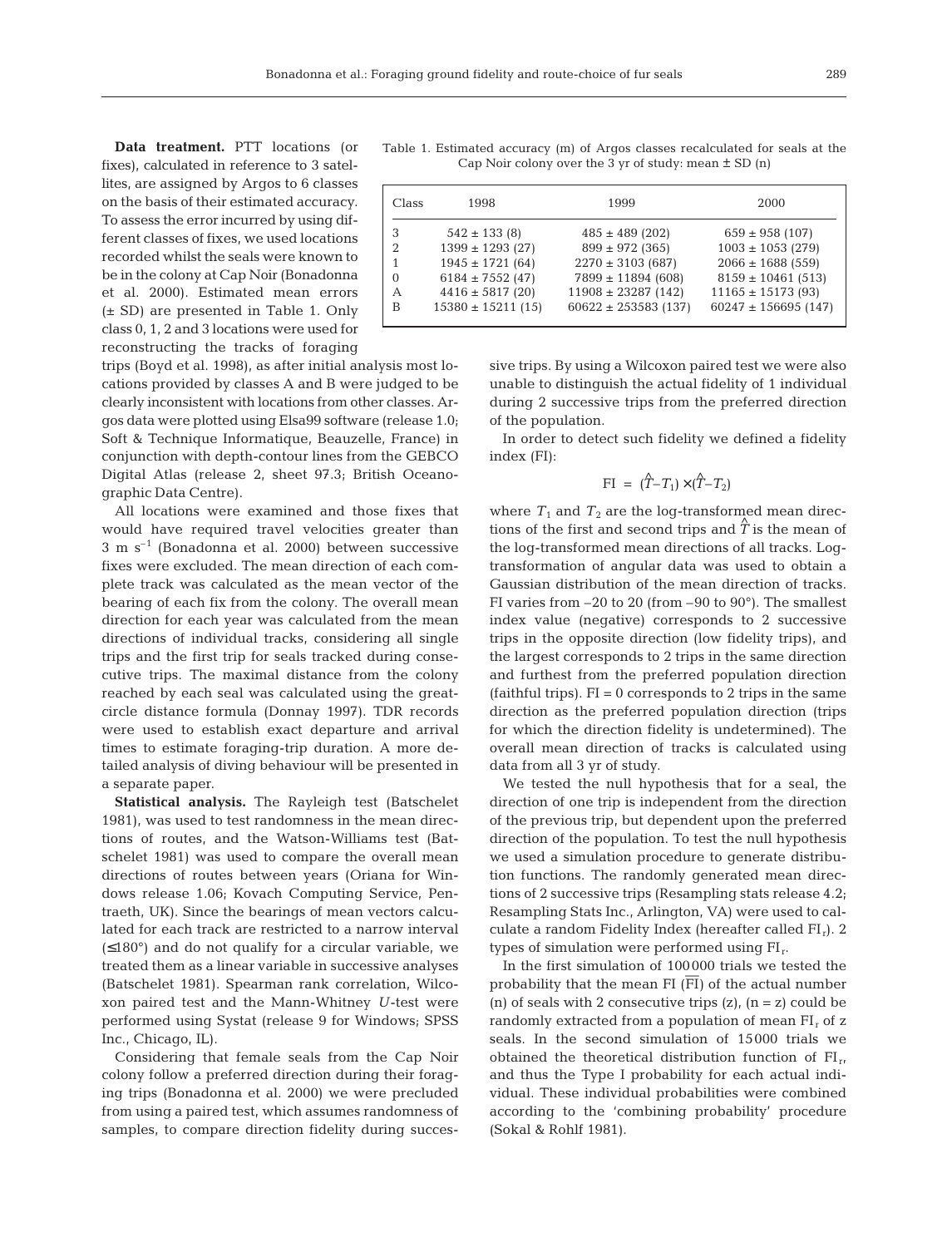#### **RESULTS**

The number of tracks obtained in the 3 yr study at Cap Noir are summarised in Table 2. Incomplete tracks occur where the PTT ceased emitting a signal after the beginning of the trip. TDRs recorded all diving activity along the foraging route and the arrival and departure times of seals (both accurate to 5 s). In some cases the exact arrival and departure times were not known (Mk7 failure of full memory  $n = 9$ ; PTT only  $n = 3$  and the package lost at sea after one trip,  $n = 1$ ) and were estimated by daily checking of the colony to assess the presence or absence of the animals (accurate to 0.5 d).

## **Single trips**

Plots of fixes and circular diagrams for seal tracks are shown in Fig. 1 and the corresponding statistics in Table 3. The mean direction for each of the 11 routes in 1998 fell mainly in an arc of a circle between 49 and 127° (mean vector length =  $0.8$ ; direction  $83^\circ$ ; Rayleigh test  $p < 0.001$ ). There was no correlation between the greatest distance reached from the colony and direction taken (Spearman's  $r_s = 0.254$ ,  $n = 11$ ,  $p > 0.05$ ), though seals heading south/south-east tended to have longer foraging trips.

A similar situation to that obtained in 1998 occurred in 1999. Globally, the mean direction of each route for the 19 seals in 1999 fell in an arc of a circle between 48 and 113 $\degree$  (mean vector length = 0.9; direction 75 $\degree$ ; Rayleigh test p < 0.001). A Watson-Williams test showed no differences in the mean vectors of foraging trips in 1998 and 1999  $(f = 0.409, p = 0.528)$ . Contrary to 1998, the greatest distance reached from the colony and the mean direction for each route were positively correlated (Spearman's  $r_s = 0.582$ ,  $n = 19$ ,  $p < 0.01$ ), indicating that most seals heading east/south-east travelled further.

In 2000, seals dispersed in a greater arc of a circle, between 40 and  $150^{\circ}$  (mean vector length = 0.87; direction 88°; Rayleigh test  $p < 0.001$ ), and seals heading north-east travelled further from the colony compared

Table 2. *Arctocephalus gazella.* Summary of tracks obtained during the 3 yr study at Cap Noir. In parentheses: number of seals with incomplete second tracks

| Yr   | 1 complete<br>trip | 2 consecutive<br>trips | 3 consecutive<br>trips |  |  |
|------|--------------------|------------------------|------------------------|--|--|
| 1998 | 11                 | -                      |                        |  |  |
| 1999 | 15                 | 4(1)                   |                        |  |  |
| 2000 | 12                 | 6(2)                   |                        |  |  |
|      |                    |                        |                        |  |  |

| Table 3. <i>Arctocephalus gazella</i> . Statistics for seals tracked for |  |  |  |  |  |  |  |
|--------------------------------------------------------------------------|--|--|--|--|--|--|--|
| one single trip. Max distance = maximum distance from the                |  |  |  |  |  |  |  |
| colony reached by a seal                                                 |  |  |  |  |  |  |  |

| Seal                                                                                                        | summer | Austral Departure<br>date | Time<br>at sea<br>(d) | Max<br>distance<br>(km) | Mean<br>direction<br>(°) |
|-------------------------------------------------------------------------------------------------------------|--------|---------------------------|-----------------------|-------------------------|--------------------------|
| $ot0^a$                                                                                                     | 1998   | 06 Feb 98                 | 7.2                   | 98                      | 48                       |
| ot1                                                                                                         | 1998   | 05 Feb 98                 | 5.7                   | 97                      | 52                       |
| $ot2^a$                                                                                                     | 1998   | 06 Feb 98                 | 8                     | 152                     | 172                      |
| ot <sub>3</sub>                                                                                             | 1998   | 07 Feb 98                 | 2.9                   | 88                      | 106                      |
| $ot42^a$                                                                                                    | 1998   | 11 Feb 98                 | 17                    | 547                     | 77                       |
| ot43 <sup>a</sup>                                                                                           | 1998   | 12 Feb 98                 | 5                     | 111                     | 51                       |
| $ot47^a$                                                                                                    | 1998   | 14 Feb 98                 | 7.9                   | 243                     | 110                      |
| ot51                                                                                                        | 1998   | 15 Feb 98                 | 3.8                   | 68                      | 78                       |
| ot52 <sup>a</sup>                                                                                           | 1998   | 18 Feb 98                 | 6.7                   | 118                     | 127                      |
| ot55                                                                                                        | 1998   | 20 Feb 98                 | 6.9                   | 145                     | 55                       |
| ot57                                                                                                        | 1998   | 25 Feb 98                 | 5.9                   | 93                      | 63                       |
| L1                                                                                                          | 1999   | 19 Jan 99                 | 4.2                   | 86                      | 95                       |
| L <sub>3</sub>                                                                                              | 1999   | 21 Jan 99                 | 10                    | 308                     | 113                      |
| L8                                                                                                          | 1999   | 10 Feb 99                 | 4.9                   | 103                     | 67                       |
| L9                                                                                                          | 1999   | 12 Feb 99                 | 9.1                   | 95                      | 77                       |
| T1                                                                                                          | 1999   | 18 Dec 98                 | 7.9                   | 160                     | 74                       |
| T2                                                                                                          | 1999   | 18 Dec 98                 | 8.6                   | 271                     | 81                       |
| T7                                                                                                          | 1999   | 29 Dec 98                 | 3.9                   | 74                      | 76                       |
| T <sub>8</sub>                                                                                              | 1999   | 29 Dec 98                 | 5.1                   | 81                      | 58                       |
| $T4^a$                                                                                                      | 1999   | 21 Dec 98                 | 11                    | 265                     | 68                       |
| L6 <sup>a</sup>                                                                                             | 1999   | 06 Feb 99                 | 9                     | 310                     | 101                      |
| B121 <sup>b</sup>                                                                                           | 1999   | 07 Feb 99                 | 4                     | 65                      | 54                       |
| RR24 <sup>b</sup>                                                                                           | 1999   | 12 Feb 99                 | 10                    | 283                     | 95                       |
| ot1                                                                                                         | 1999   | 31 Jan 99                 | 7                     | 190                     | 101                      |
| ot <sub>55</sub>                                                                                            | 1999   | 02 Feb 99                 | 5.9                   | 144                     | 75                       |
| ot57                                                                                                        | 1999   | 05 Feb 99                 | $\overline{4}$        | 98                      | 61                       |
| $F1^b$                                                                                                      | 2000   | 24 Dec 99                 | 8.3                   | 164                     | 57                       |
| H2                                                                                                          | 2000   | 15 Jan 00                 | 6.8                   | 230                     | 92                       |
| P <sub>1</sub>                                                                                              | 2000   | 16 Dec 99                 | 6.2                   | 166                     | 66                       |
| $P2^a$                                                                                                      | 2000   | 17 Dec 99                 | 5.3                   | 195                     | 85                       |
| P3                                                                                                          | 2000   | 16 Dec 99                 | 6.2                   | 183                     | 71                       |
| P <sub>4</sub>                                                                                              | 2000   | 21 Dec 99                 | 5.5                   | 126                     | 79                       |
| P6                                                                                                          | 2000   | 17 Dec 99                 | 4.4                   | 126                     | 98                       |
| P <sub>8</sub>                                                                                              | 2000   | 22 Dec 99                 | 10.3                  | 243                     | 61                       |
| P <sub>9</sub>                                                                                              | 2000   | 22 Dec 99                 | 5.4                   | 165                     | 99                       |
| T <sub>3</sub>                                                                                              | 2000   | 07 Jan 00                 | 2.8                   | 66                      | 70                       |
| H <sub>5</sub>                                                                                              | 2000   | 30 Jan 00                 | 6.2                   | 186                     | 142                      |
| S <sub>4</sub>                                                                                              | 2000   | 24 Feb 00                 | 10.4                  | 328                     | 123                      |
| <sup>a</sup> No data or incomplete data in TDR-Mk7 recordings;<br><sup>b</sup> Seals equipped with PTT only |        |                           |                       |                         |                          |

to seals travelling in the same direction during 1998 and 1999 (Table3). However, the mean vector for 2000 is not statistically different when compared to the mean vectors of preceding years (Watson-Williams test 2000 vs 1998, *f* = 0.162, p = 0.691; 2000 vs 1999, *f* = 2.136,  $p = 0.153$ ). A Mann-Whitney U-test on maximal distance from the colony reached by seals heading between 30 and 90° in 1998, 1999 and 2000 is not significant. During the 2000 austral summer, most seals heading east/south-east travelled further than seals heading north-east since the greatest distance reached from the colony and the mean direction for each route were positively correlated (Spearman's  $r_s = 0.516$ , n =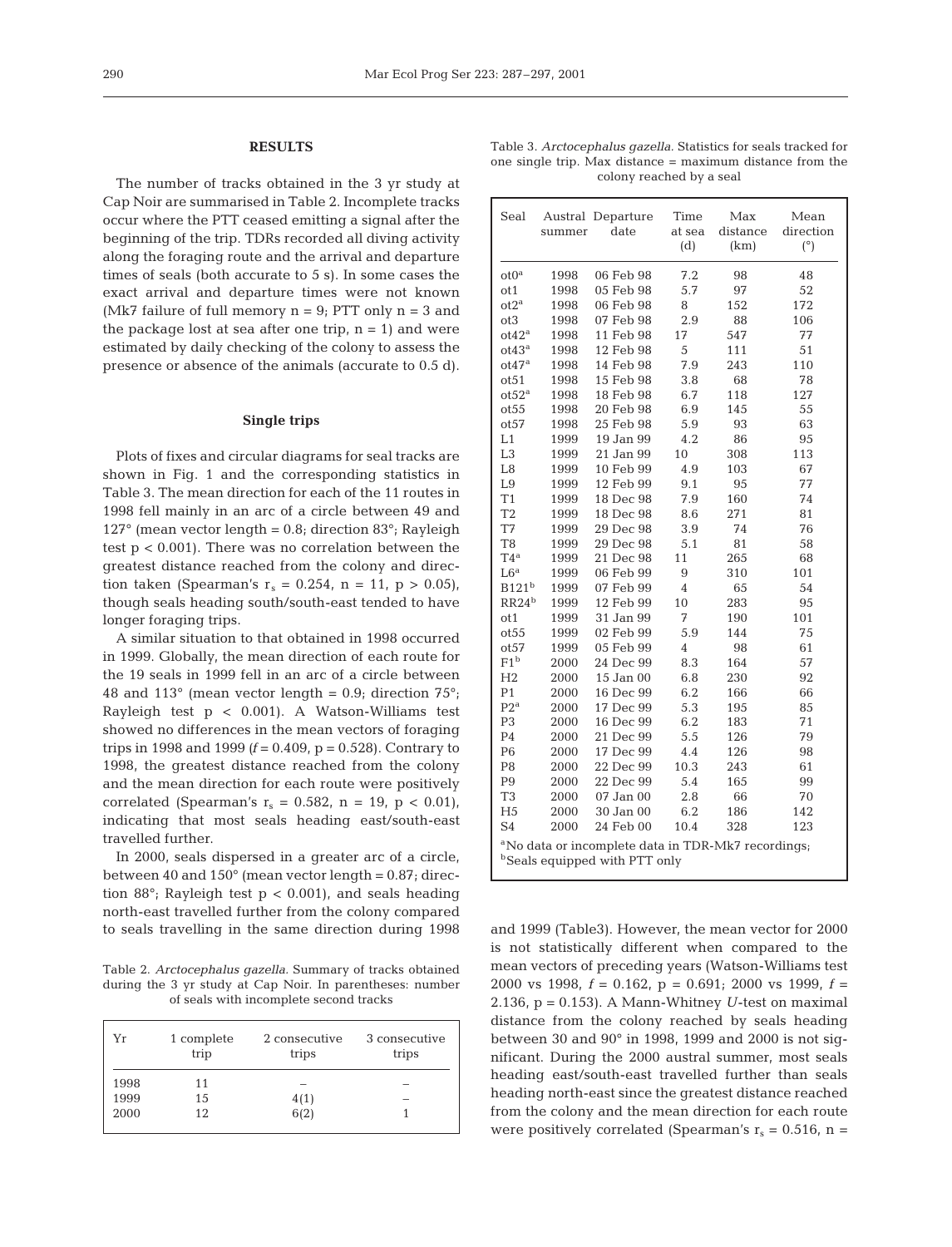

Fig. 1. *Arctocephalus gazella.* Distribution at sea of satellite locations for tracked seals and circular diagrams representing the distribution of the mean bearing of foraging routes. Sea depth  $(m)$  is indicated by isometric lines; 1° latitude = 111 km; 1° longitude = 72.5 km. r: mean vector length; µ: mean vector direction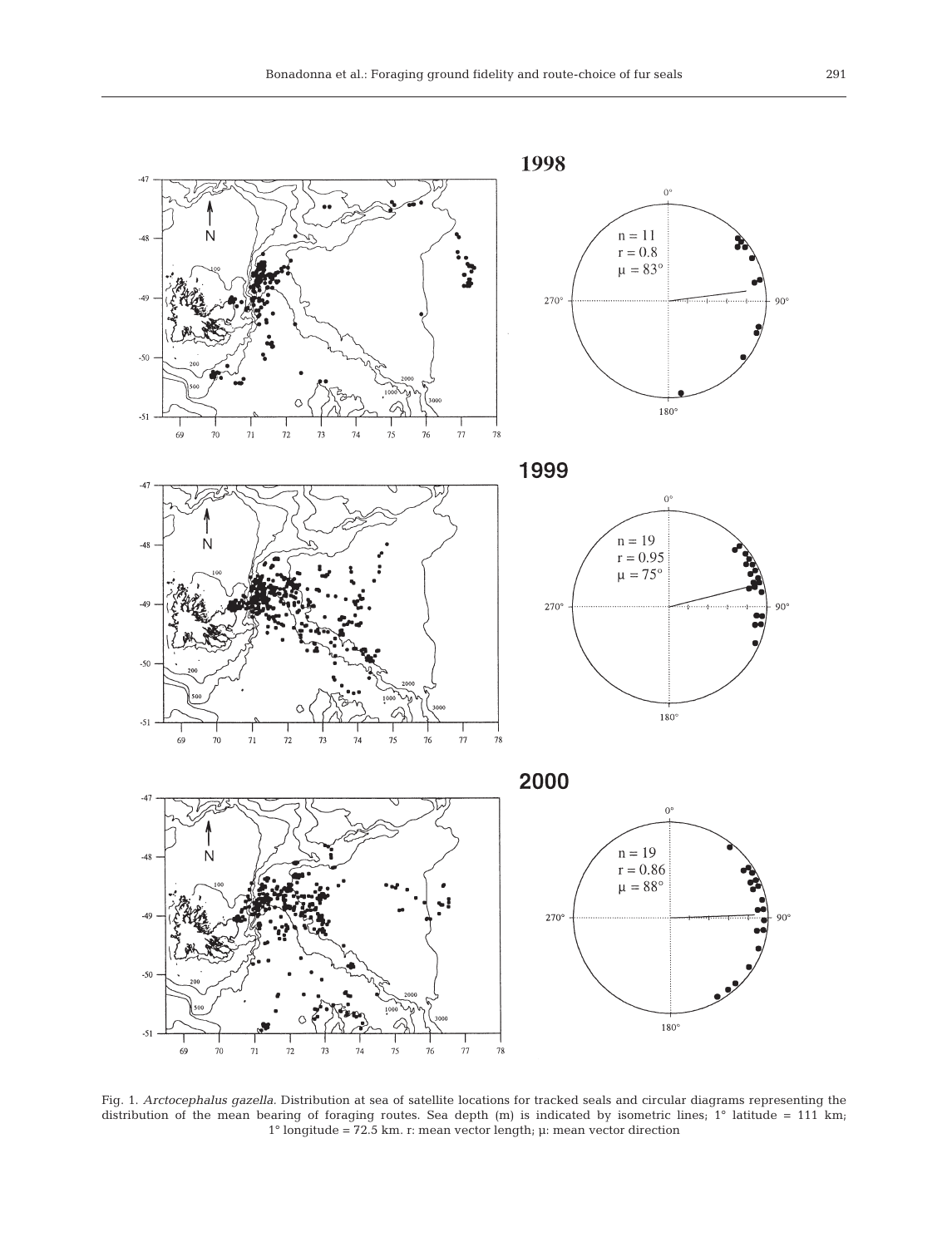

Fig. 2. *Arctocephalus gazella*. Foraging tracks of 6 seals equipped with PTT during consecutive trips. ( $\bullet$ ) first trip, ( $\circ$ ) second trip, FI: Fidelity Index. Alphanumeric marks in the top right-hand corner as in Table 4. Other explanations as in Fig. 1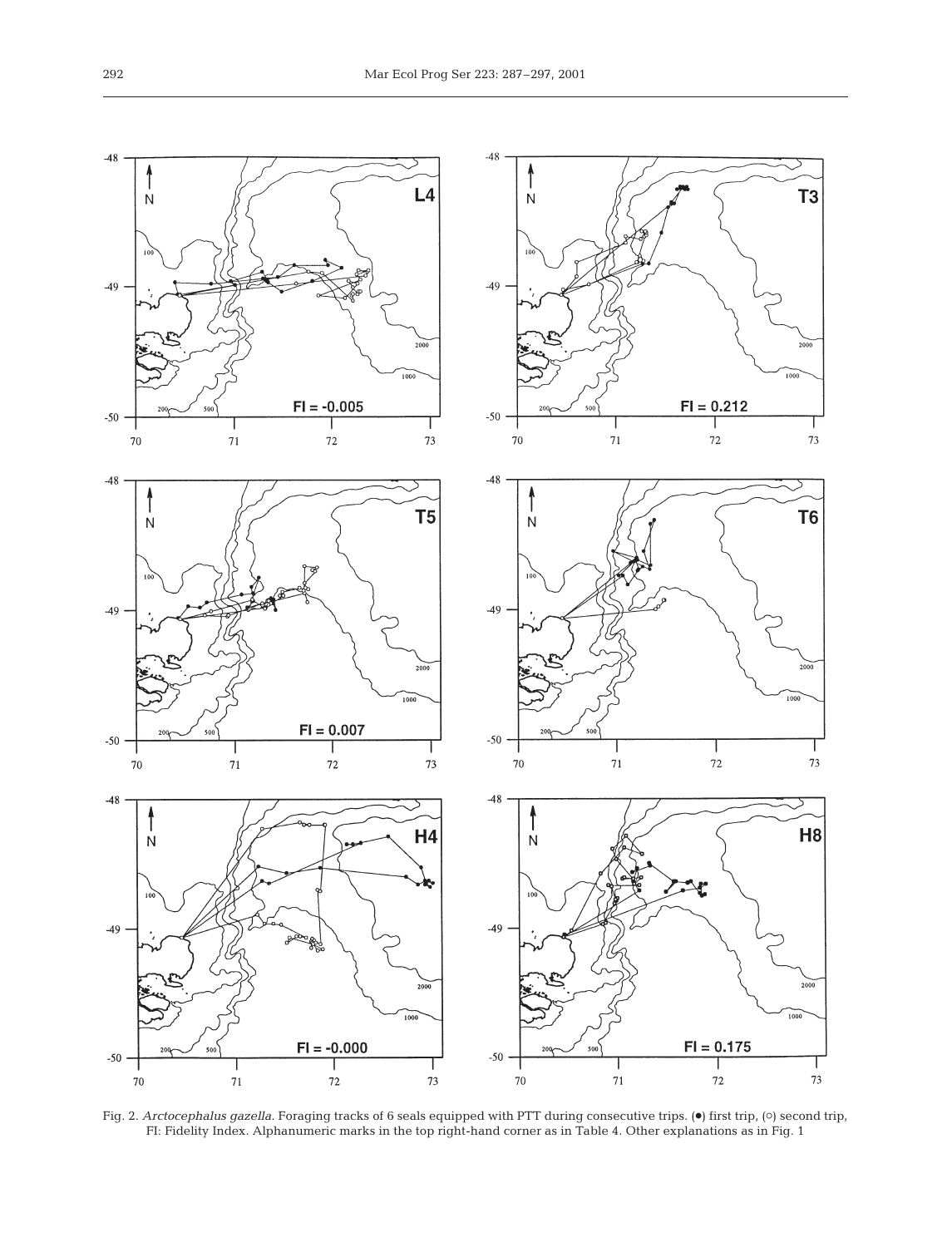19, p < 0.05). A rank-correlation on pooled data from 1998, 1999 and 2000 showed a positive correlation between the greatest distance reached from the colony and direction taken (Spearman's  $r_s = 0.369$ ,  $n = 30$ ,  $p < 0.01$ ).

### **Consecutive trips**

The consecutive paths of seals tracked in 1999 ( $n = 4$ ) and 2000  $(n = 7)$  are shown in Figs 2 & 3, while data relevant to these routes are given in Table 4. The second track of seal S1 (austral summer 2000; Fig. 3) was not complete but the mean vector was calculated and compared to that of the first trip since the high concentration of fixes before the PTT failed indicated that the seal was at the feeding area (Bonadonna et al. 2000). Also, a rectilinear inbound trip, as observed in the preceding trip, would not have changed the mean direction.

A qualitative visual inspection of tracks suggests that seals have a directional fidelity in successive trips except for the third trip of seal S3 with respect to preceding ones. Simulation on the mean direction of seals' tracks confirmed this result. Eight seals with 2 consecutive trips and 1 with 3 consecutive trips

were considered in statistical analyses. The direction of successive foraging trips  $(FI)$  of these seals was dependent upon the direction of the previous trip ( $p \leq$ 0.0007) and its positive value ( $\overline{FI}$  = 0.142) indicates that breeding female seals from Cap Noir tended to travel in the same direction in subsequent foraging trips.

At an individual level, for 2 of the 9 seals (S1 and S3) we can reject the null hypothesis of direction independence between 2 successive trips; their FI indicates fidelity (see Table 4). In addition to this, considering the hypothesis of fidelity, 1-tailed results indicate that 4 seals (T3, H8, S1, S3) travelled in the same direction as their previous trip whilst none of them present a significantly negative FI. By combining probabilities we obtained a 2-tailed probability of  $p \le 0.047$ . By excluding the third trip of seal S3 from the combination of probabilities we obtained a result of  $p \leq 0.014$ . Thus, globally, females from Cap Noir were faithful to the direction taken in a previous foraging trip during subsequent trips.

In seals performing 2 successive trips in the same direction, the time at sea for the first and second trips is similar (Table 4), the difference ranging from 0.1 to 2.4 d. For the same seals, difference in distance from the colony ranges from 16 to 113 km. These differ-

Table 4. *Arctocephalus gazella.* Statistics for seals tracked for 2 or 3 consecutive trips. Max distance = maximum distance from the colony reached by a seal; FI: Fidelity Index. p < 0.05 in bold

| Seal                    | Austral<br>summer | Departure<br>date | Time at sea<br>(d) | Max distance<br>(km) | Mean direction<br>$(^\circ)$ | FI       | 2-tailed<br>probability | 1-tailed<br>probability |
|-------------------------|-------------------|-------------------|--------------------|----------------------|------------------------------|----------|-------------------------|-------------------------|
| L4 1st trip             | 1999              | 21 Jan 99         | 4.9                | 123                  | 72                           | $-0.005$ | 0.9658                  | 0.4829                  |
| L4 2nd trip             | 1999              | 29 Jan 99         | 6.6                | 142                  | 83                           |          |                         |                         |
| T <sub>3</sub> 1st trip | 1999              | 18 Dec 98         | 6                  | 132                  | 49                           | 0.212    | 0.0632                  | 0.0316                  |
| T3 2nd trip             | 1999              | 25 Dec 98         | 4.7                | 83                   | 49                           |          |                         |                         |
| T <sub>5</sub> 1st trip | 1999              | 27 Dec 98         | 2.6                | 71                   | 63                           | 0.007    | 0.7841                  | 0.3921                  |
| T5 2nd trip             | 1999              | 31 Dec 98         | 4.3                | 111                  | 75                           |          |                         |                         |
| T <sub>6</sub> 1st trip | 1999              | 29 Dec 98         | 5.7                | 108                  | 49                           | $\ast$   | $\ast$                  | $\ast$                  |
| T6 2nd trip*            | 1999              | 05 Jan 99         | 9.7                | 73                   | 81                           |          |                         |                         |
| H <sub>3</sub> 1st trip | 2000              | 29 Jan 00         | 12.3               | 448                  | 85                           | 0.014    | 0.6889                  | 0.3444                  |
| H <sub>3</sub> 2nd trip | 2000              | 14 Feb 00         | 12.4               | 413                  | 91                           |          |                         |                         |
| H <sub>4</sub> 1st trip | 2000              | 30 Jan 00         | 8.9                | 193                  | 66                           | $-0.000$ | 0.9277                  | 0.4639                  |
| H <sub>4</sub> 2nd trip | 2000              | 10 Feb 00         | 9.9                | 145                  | 78                           |          |                         |                         |
| H <sub>6</sub> 1st trip | 2000              | 31 Jan 00         | 9.3                | 259                  | 110                          | 0.074    | 0.3009                  | 0.1504                  |
| H <sub>6</sub> 2nd trip | 2000              | 12 Feb 00         | 11.7               | 372                  | 96                           |          |                         |                         |
| H7 1st trip             | 2000              | 29 Jan 00         | 8.8                | 251                  | 136                          | $\ast$   | $\ast$                  | $\ast$                  |
| H7 2nd trip*            | 2000              | 09 Feb 00         | 10.3               | 187                  | 110                          |          |                         |                         |
| H <sub>8</sub> 1st trip | 2000              | 31 Jan 00         | 5.5                | 114                  | 57                           | 0.175    | 0.0913                  | 0.0457                  |
| H8 2nd trip             | 2000              | 07 Feb 00         | 5.7                | 98                   | 44                           |          |                         |                         |
| S1 1st trip             | 2000              | 12 Feb 00         | 9.2                | 215                  | 150                          | 0.451    | 0.0044                  | 0.0022                  |
| S1 2nd trip*            | 2000              | 23 Feb 00         | 10.8               | 231                  | 154                          |          |                         |                         |
| S3 1st trip             | 2000              | 18 Feb 00         | 5.9                | 81                   | 40                           | 0.347    | 0.0138                  | 0.0069                  |
| S3 2nd trip             | 2000              | 26 Feb 00         | 4.9                | 120                  | 46                           | $-0.143$ | 0.1451                  | 0.0726                  |
| S3 3rd trip             | 2000              | 03 Mar 00         | 11.8               | 262                  | 102                          |          |                         |                         |
| *Incomplete trips       |                   |                   |                    |                      |                              |          |                         |                         |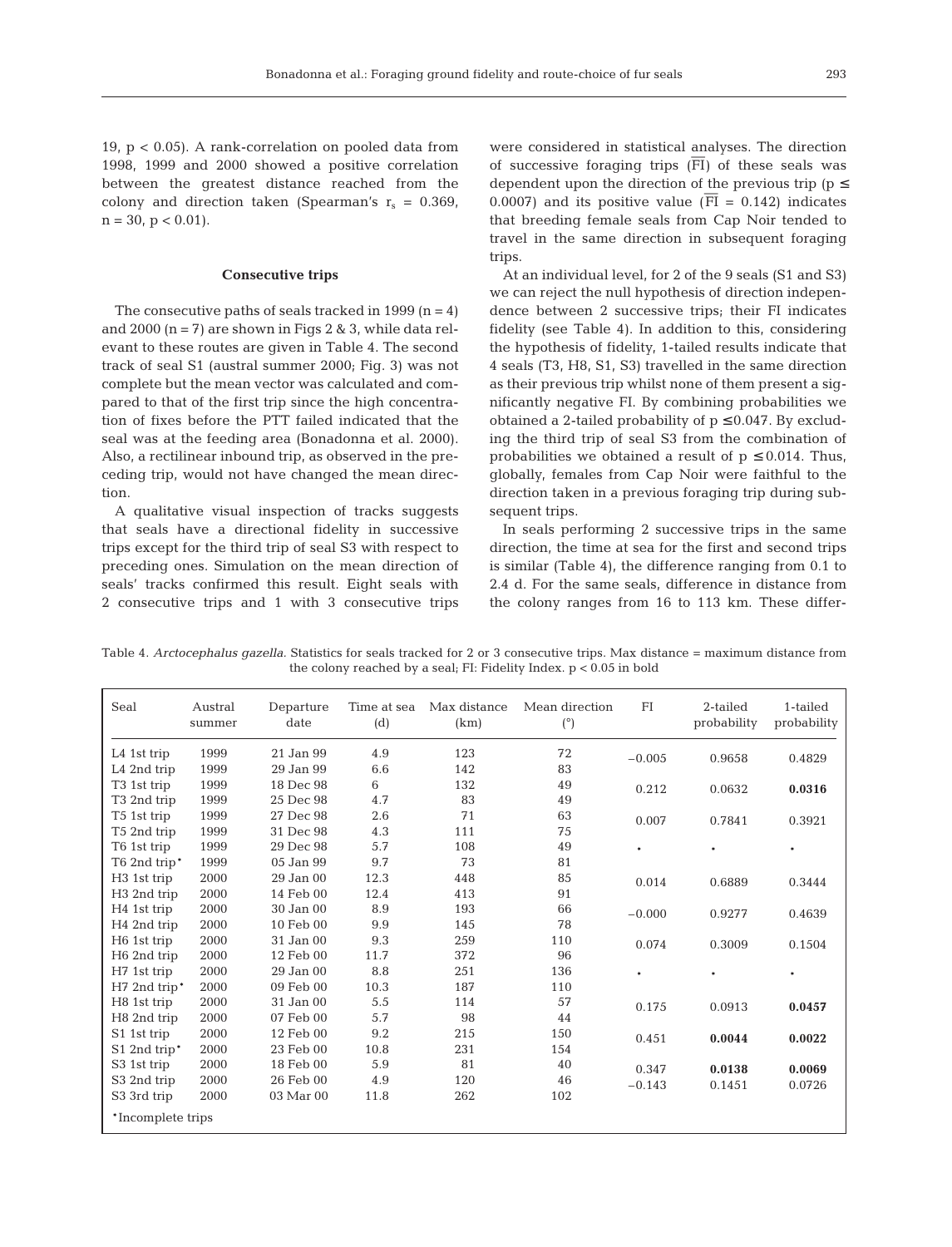



Fig. 3. *Arctocephalus gazella.* Foraging tracks of 5 seals equipped with PTT during consecutive trips.  $(A)$  Third trip. Other explanations as for Fig. 2

 $72$ 

70

71

73

74

76

75

77

ences are not statistically significant (Wilcoxon paired test).

The visual inspection of tracks helps in the case of seals for which we have only an incomplete second track. In the case of seals H7 and T6 the second trip seemed to follow the same pattern as the previous trip. However, during the second trip female T6 remained at sea longer (Table 4), leading us to suppose she utilised a different foraging trip tactic. On the other hand the third trip of seal S3 appeared to be different (even if not statistically so, Table 4) from the preceding 2 trips, both in terms of the shape, direction and time at sea. This idea is supported by the negative FI, suggesting infidelity with respect to the direction of the preceding trip.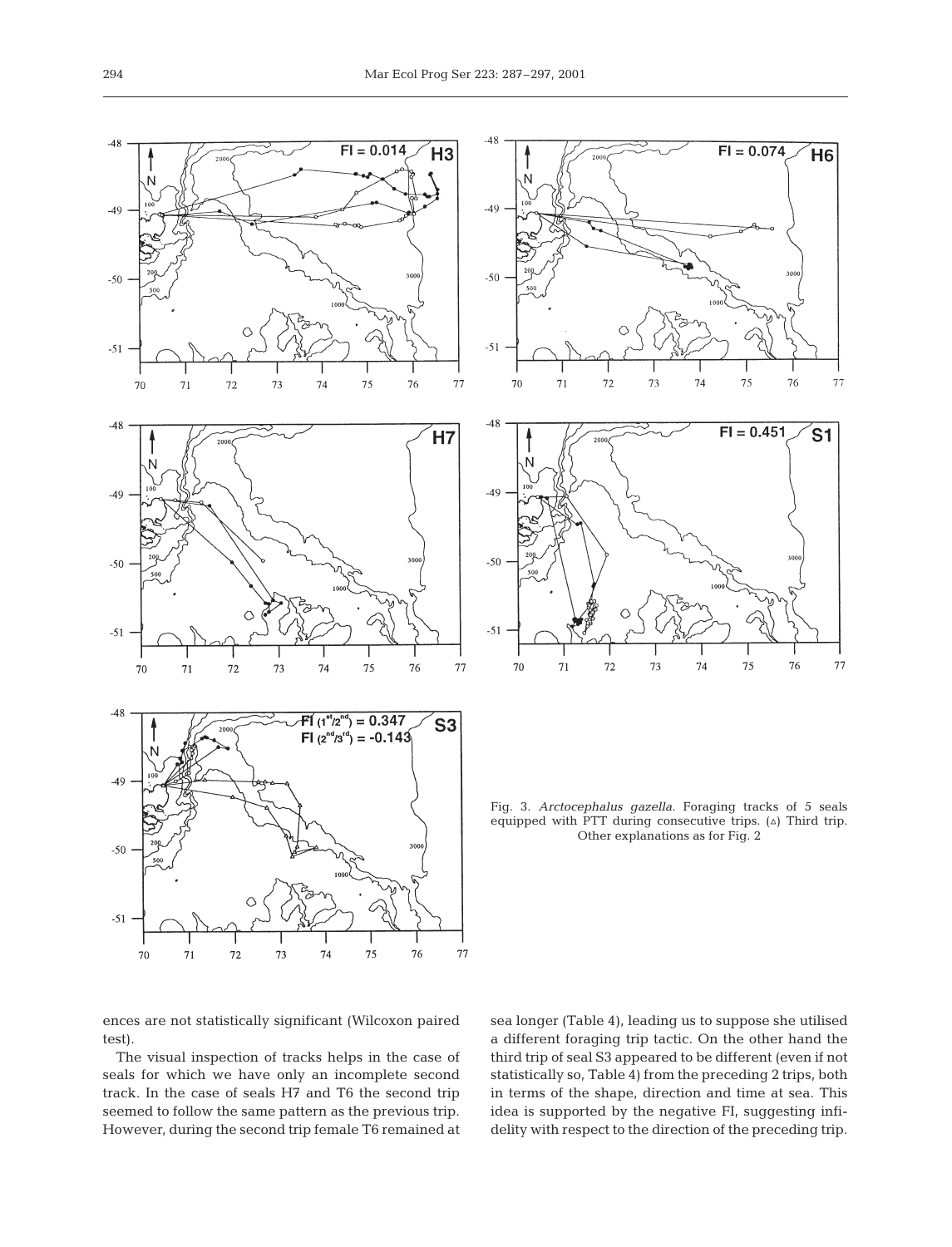#### **DISCUSSION**

The use of satellite transmitters in this study highlighted a colony-preferred direction and an individual direction fidelity during feeding movements of female Antarctic fur seals breeding at Cap Noir. In all years of study, seals exhibited similar behavioural patterns. On a large scale, most of the seals travelled eastwards within the same sector in front of the colony: an arc ranging between 40 and 180° and 300 km wide, indicating that the animals tended to use the same general area over consecutive years, as observed for Antarctic fur seals in South Georgia (Boyd et al. 1998), and for Subantarctic fur seals *Arctocephalus tropicalis* on Amsterdam Island (Georges et al. 2000). In fact, the overall mean direction of foraging trips was statistically indistinguishable among years. This sector is well separated from the sector apparently exploited by seals breeding at Iles Nuageuses, 200 km west of Cap Noir (unpubl. data). This suggests that each colony probably has a preferred foraging area characterised by particular environmental features, such as upwelling zones or frontal structures, meeting the seals' need for abundant prey (Guinet et al. 2001).

On a finer scale, the seals from Cap Noir showed 2 foraging tactics. Each foraging tactic appears to be linked to a specific mean direction taken during the trip. In the first tactic, seals performed short trips heading north-east. This type of track led the animals directly to an area approximately 65 to 200 km away from the colony, where they concentrated their diving activity during night without moving away from the area during the day (Bonadonna et al. 2000). The second tactic was characterised by long trips heading mostly east/south-east, leading seals approximately 150 to 500 km from the island. Seals tended to travel during the day when using this second tactic (Bonadonna et al. 2000).

The first tactic was the most common, and the area where the animals concentrated their activity coincides with the outer limits of the Kerguelen Plateau, where ocean depth increases rapidly. The concentration of foraging by Antarctic fur seals at the edge of the continental shelf has also been observed in South Georgia (Boyd et al. 1998). The depth contour most likely coincides with the most suitable prey habitat for the Antarctic fur seal (Guinet et al. 2001), and resulting patches could be more concentrated and consequently easier to find. The fact that seals tended to set out for this relatively narrow foraging zone most of the time could be explained if we suppose that lactating females learned that the area was generally a good feeding area from past experience, it is close to the colony, and could be reached in a short time. Thus, the

edge of the continental shelf at Kerguelen probably meets the seals' need to exploit prey patches with high return, close to the colony and only spending a limited time at sea.

The preference for the area to the northeast of Kerguelen does not exclude the possibility that prey is also abundant in other areas, although patches may be less concentrated and further from the colony. Our hypothesis is that seals could use a second tactic to reduce negative effects experienced through interactions with other top marine predators such as reduced prey availability or intra- and interspecific competition. If most of the seals focus their activity at the edge of the continental shelf, the area may become heavily exploited and competition between individuals may increase. For this reason it is a possibility that some animals may choose a different foraging-trip direction, for example, east/southeast, a sector used in all years but requiring longer trips. This sector is exploited by the same species breeding at Heard Island, 500 km southeast of Kerguelen (Green 1997), indicating that it is a suitable feeding area. It appears to be an extensive area and therefore patches could be widely dispersed. Thus, seals probably need to search for good foraging patches en route (Bonadonna et al. 2000). We can suppose that the generally-preferred foraging area is composed of 2 or more 'sub-areas' characterised by different bathymetric features and different direction from the colony and where seals could adopt different behaviour in the search for food patches (Bonadonna et al. 2000).

On an individual scale, our results show that seals tend to maintain the direction and therefore tactic adopted in the preceding trip. Furthermore, trip duration was similar between the 2 trips, indicating that animals headed directly to 'sub-areas' of previous feeding success (Loughlin et al. 1987, Boyd 1999). Nevertheless, the area where feeding occurred was not necessarily the same. Indeed, although the direction remains similar, the distance from the colony can vary between trips. This leads us to suppose that seals record the direction taken during foraging trips, and take the same direction in successive trips. During the trip they adopt an opportunistic sampling behaviour, stopping where good patches are found. Learning the predictable sub-area direction and not an actual patch position could be profitable, since the position of small scale patches could be unpredictable (Fauchald et al. 2000). This behaviour could be particularly useful when more widespread, and consequently less predictable patches force seals to search longer to find a profitable patch. Thus, learning a direction could improve foraging efficiency, especially for those seals which adopt the second tactic by heading east/southeast.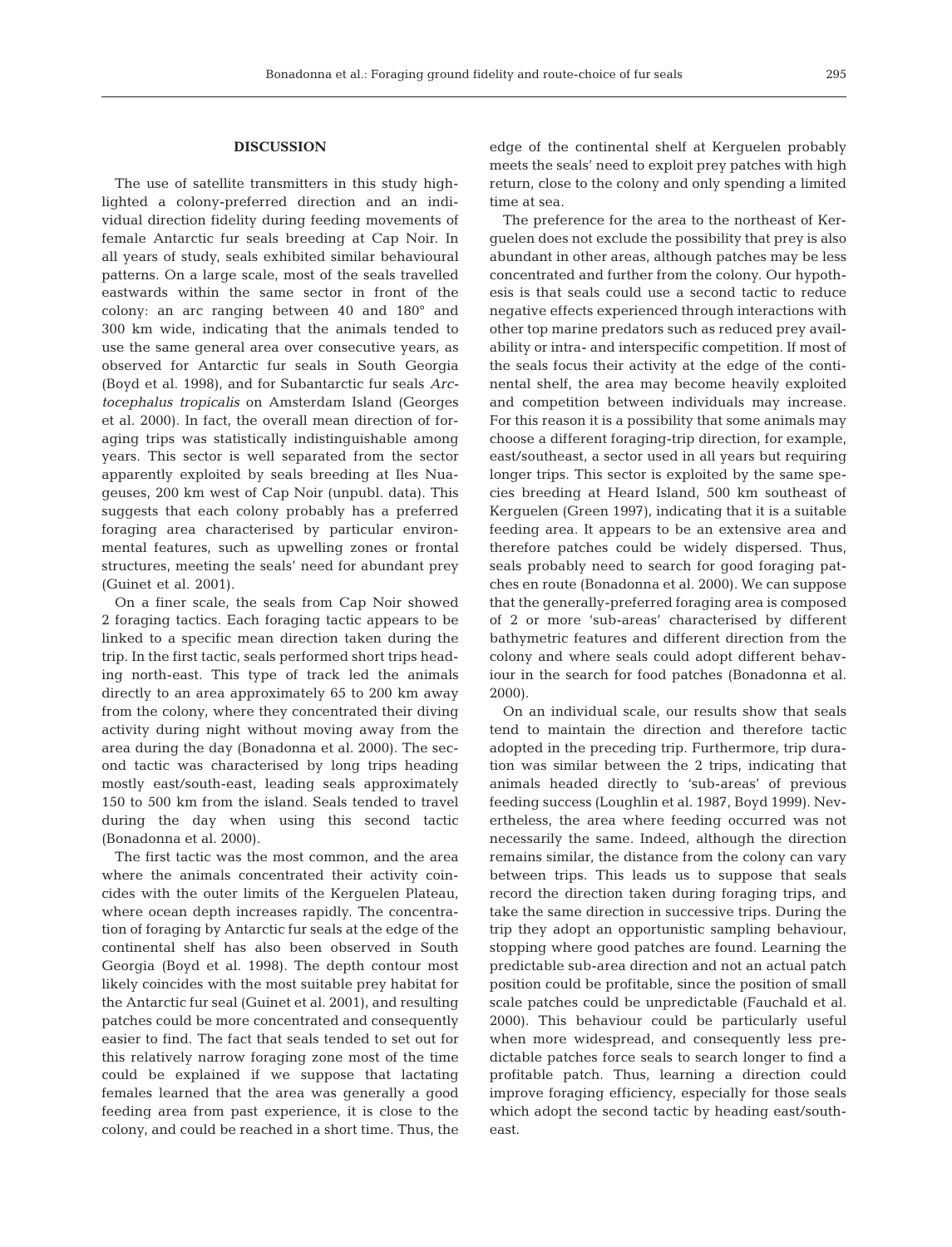Our results also show that the direction of successive foraging trips can vary. A seal can head in the same direction during 2 successive trips and then change direction and tactic (e.g. seal S3, Fig. 3). The reasons for such a shift are not well understood, although we can suppose that it may improve foraging efficiency. For example, an unsuccessful foraging trip could influence the seal to change direction and/or tactic and consequently to search for new food patches. In this case the colony could play the role of an information centre (Ward & Zahavi 1973), with the directional location of new prey patches being involuntarily exchanged at the colony by returning seals.

In the light of these considerations, we can regard the 2 tactics as part of a strategy where an individual seal could choose, among different options, the most appropriate way to solve its biological problem. Our hypothesis is that the route-choice behaviour of Antarctic fur seals could be driven by 2 levels of learning and foraging efficiency evaluation. On the first level, seals may know where suitable foraging grounds are located with respect to their colony. This main area is probably the nearest highly predictable area with favourable environmental features that meet the seals' prerequisites of patch encounter rate and food quality. Within this area, lactating females could prefer sub-areas characterised by particular features and requiring different exploitation strategies to locate food patches. This choice could be driven by the abundance prey of patches versus inter-individual competition, since resource value decreases with increased competition. In the first tactic, seals exploit good patches, the quality of which could be reduced by inter-individual competition while in the second strategy seals are obliged to travel further and for longer, but reduced competition enhances the quality of patches. This supports the hypothesis of Arnould et al. (1996) who suggested that a seal undertaking short trips expends less time in searching, while seals undertaking long trips expend more time in searching but probably exploit patches of higher quality. On a second level of learning, an individual seal, depending on foraging trip success, could record the direction of good patches and try to find them in a successive trip, or it could change direction and consequently its strategy. If the previous trip has been profitable, this level of learning gives seals the opportunity to return rapidly to previously-exploited patches without wasting time in searching for a new one. On the other hand, the ability to evaluate foraging trip efficiency could enable seals to start a new search or to switch between tactics to optimise the energy intake. This ability of Antarctic fur seals to profit from experience can improve their foraging

efficiency by responding appropriately to environmental changes and by capitalising on information gained through the searching and sampling of patches.

*Acknowledgements.* A Marie Curie Fellowship from the European Community (Fourth Framework Programme, Training and Mobility of Researchers, Contract number ERBFM-BICT972614) to F.B. financed this research in part. We are especially indebted to the Institut Français pour la Recherche et Technologie Polaires, which supported this study both financially and logistically. This study was also funded by The Australian Antarctic Scientific Advisory Committee (ASAC Project No. 2128) and the Seaworld Research and Rescue Foundation Inc., Australia. We are grateful to Pierrick Bocher, Laurent Dubroca, Simon Goldsworthy, Jérôme Spaggiari, Sam Thalmann, and the 1998, 1999 and 2000 expeditioners at Kerguelen for their help in the field. Bristol-Myers Squibb generously provided Clairol bleaching products for which we also are very grateful. All the experiments comply with the current laws of the country in which they were performed. The manuscript benefited from the valuable comments of 3 anonymous reviewers.

#### LITERATURE CITED

- Arnould JPY, Boyd IL, Speakman JR (1996) The relationship between foraging behaviour and energy expenditure in Antarctic fur seals. J Zool (Lond) 239:769–782
- Batschelet E (1981) Circular statistics in biology. Academic Press, London
- Bonadonna F, Lea MA, Guinet C (2000) Foraging routes of Antarctic fur seal (*Arctocephalus gazella*) investigated by the concurrent use of satellite tracking and Time Depth Recorder. Polar Biol 23:149–159
- Boyd IL (1996) Temporal scales of foraging in a marine predator. Ecology 77:426–434
- Boyd IL (1999) Foraging and provisioning in Antarctic fur seals: interannual variability in time-energy budgets. Behav Ecol 10:198–208
- Boyd IL, Croxall JP (1992) Diving behaviour of lactating Antarctic fur seals. Can J Zool 70:919–928
- Boyd IL, Lunn NJ, Barton T (1991) Time budgets and foraging characteristics of lactating Antarctic fur seals. J Anim Ecol 60:577–592
- Boyd IL, Arnould JPY, Barton T, Croxall JP (1994) Foraging behavior of Antarctic fur seals during periods of contrasting prey abundance. J Anim Ecol 63:703–713
- Boyd IL, McCafferty DJ, Reid K, Taylor R, Walker TR (1998) Dispersal of male and female Antarctic fur seals (*Arctocephalus gazella*). Can J Fish Aquat Sci 55:845–852
- Costa DP, Croxall JP, Duck CD (1989) Foraging energetics of Antarctic fur seals in relation to changes in prey availability. Ecology 70:596–606
- Donnay JP (1997) Cartographie mathématique, série surfaces 2. Université de Liège, Liège
- Fauchald P, Erikstad KE, Skarsfjord H (2000) Scaledependent predator-prey interactions: the hierarchical spatial distribution of seabirds and prey. Ecology 81: 773–783
- Gentry RL, Kooyman GL (1986) Fur seals, maternal strategies on land and at sea. Princeton University Press, Princeton, NJ
- Georges JY, Bonadonna F, Guinet C (2000) Foraging habitat